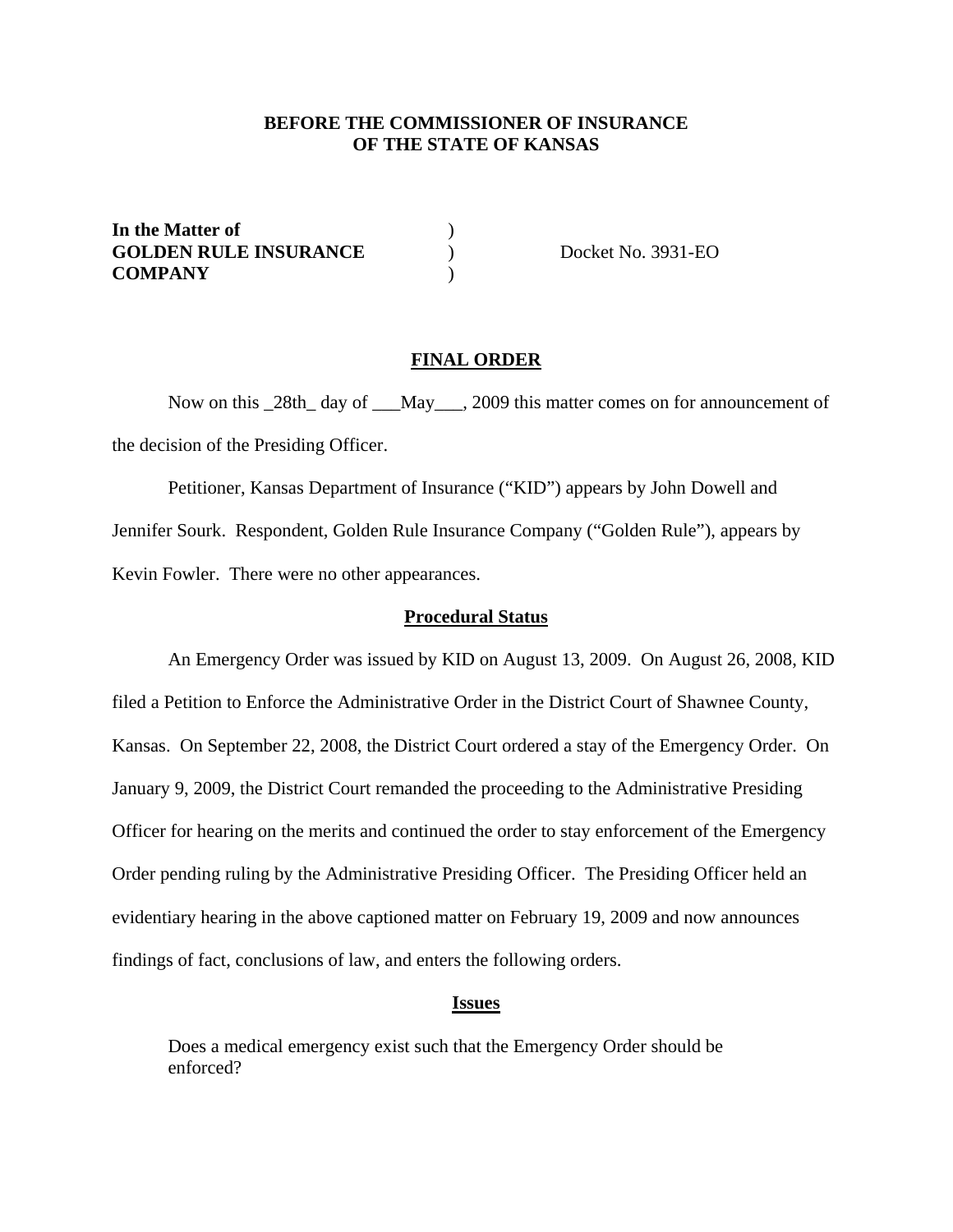Is Golden Rule required to preapprove the medical procedure?

Is Golden Rule bound by the actions of its agent such that its contract with the insured is binding?

Has Golden Rule violated K.S.A. 40-2404(d), (f), and/or (i)?

# **Findings of Fact**

- 1. Golden Rule, located at 7440 Woodland Drive, Indianapolis, Indiana 46278, is licensed to transact and has continuously transacted the business of insurance in the State of Kansas since April 13, 1977.
- 2. On May 5, 2008, KID received a complaint against Golden Rule for the company's denial of preapproval for a medical procedure.
- 3. Golden Rule has refused to preapprove the exploratory surgery proposed by claimant's physician.
- 4. Golden Rule offered a rider to the complainant's policy excluding all coverage for digestive system diseases or disorders prospectively.
- 5. The lapse of time between the filing of the Summary Order and the Petition for Civil Enforcement of the Administrative Order indicates that no life threatening circumstance was presented.
- 6. The failure of a physician to perform the procedure without preapproval indicates that no life threatening circumstance was presented.
- 7. There was no showing that a medical emergency exists.
- 8. The complainant accurately answered all questions posed by the agent at the time the agent prepared the application for insurance.
- 9. The agent did not submit a true and accurate application to Golden Rule.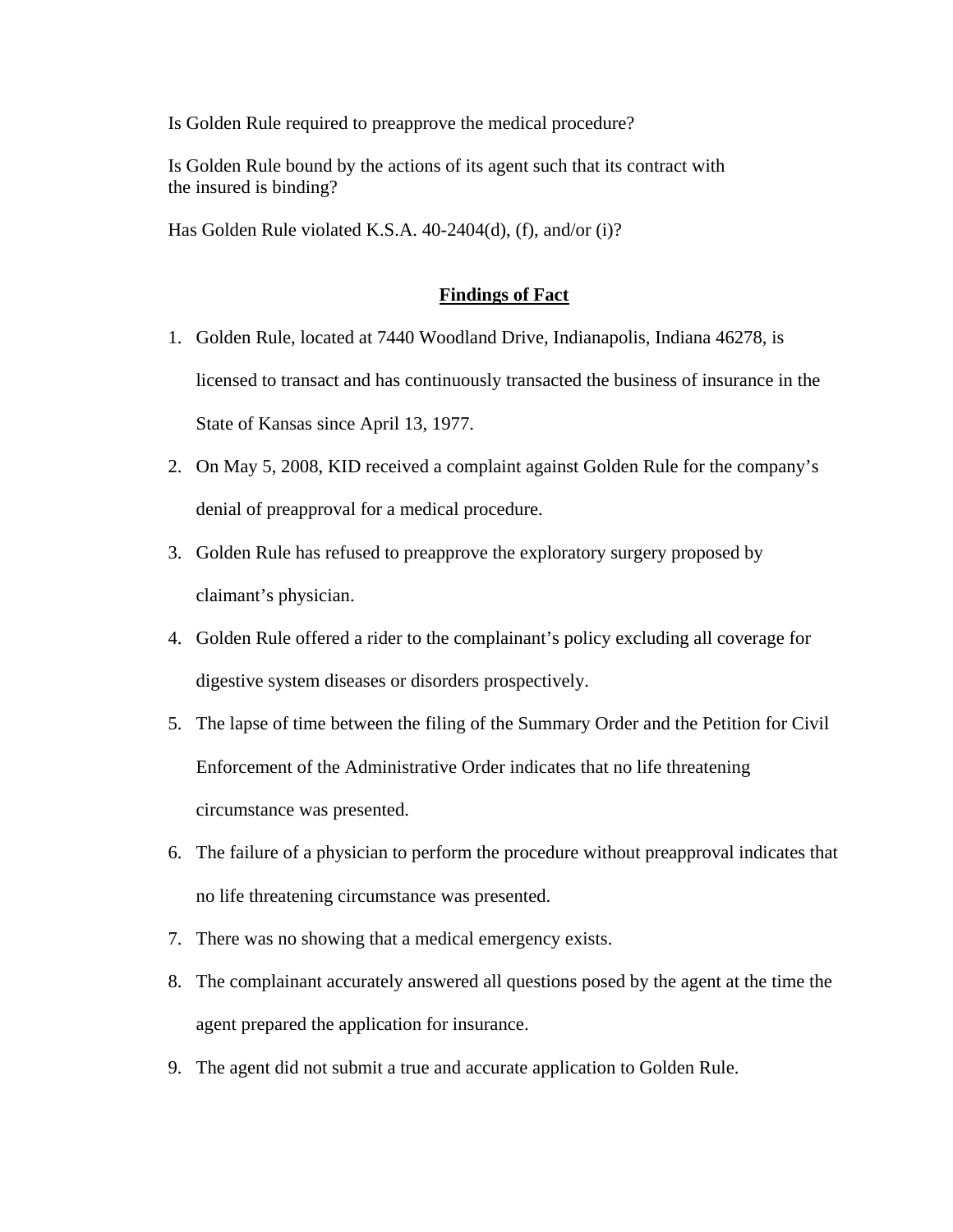- 10. The agent is the holder of an insurance agent license issued by the Kansas Commissioner of Insurance who has been appointed as an agent of several insurance companies including Assurant Health and Golden Rule.
- 11. The agent should never have allowed or recommended or suggested or been a party to The complainant dropping her original major medical insurance coverage with Blue Cross-Blue Shield of Kansas.
- 12. The complainant was ignorant of the health insurance market and she was not assisted appropriately by her agent.
- 13. An insurance company which appoints an agent accepts the fiduciary responsibility of the agent and no contract between the company and its appointed agent can abrogate the company's responsibility to the insured.
- 14. The actions of agents in Kansas bind their insurance companies.
- 15. Golden rule did not receive any information which even remotely suggested that the complainant had a prior medical condition; Golden rule acted in good faith when applying its underwriting requirements to the complainant without any knowledge of her prior medical condition.
- 16. The agent was appointed by Golden Rule.
- 17. The contract between Golden Rule and the agent requires the agent to submit true and accurate documents and indemnify the company for any of the agent's actions that violate the law and result in damages to the company.

#### **Conclusions of Law**

18. The Department of Insurance has jurisdiction pursuant to K.S.A. 2401 *et. seq.* and K.S.A. 40-2406(a).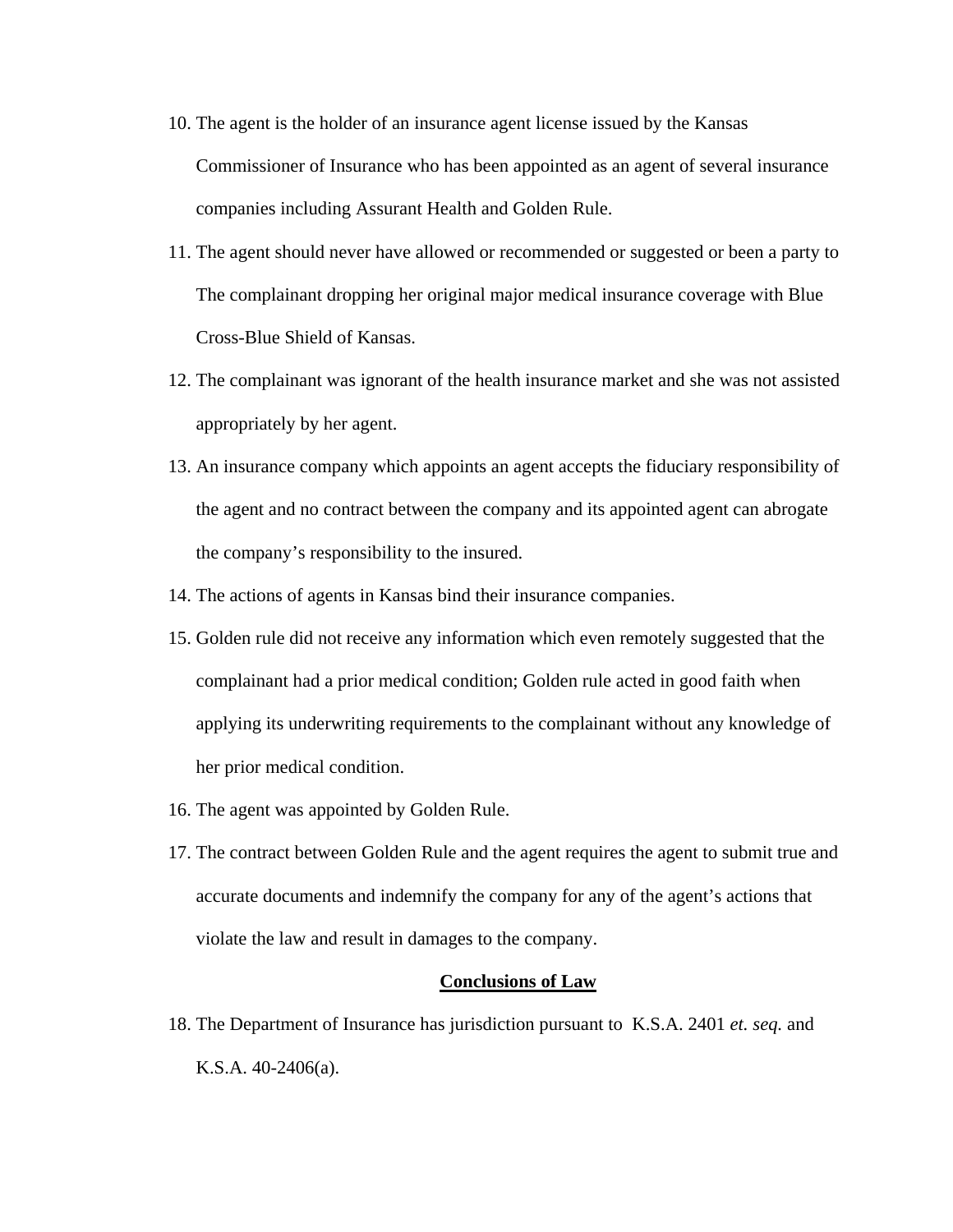- 19. The requirements of K.S.A. 77-536 must be met for an emergency order to be issued.
- 20. The lapse of time between the filing of the Summary Order and the Petition for Civil Enforcement of the Administrative Order indicates that there is no urgent medical emergency that meets the requirements of K.S.A. 77-536.
- 21. The failure of a physician to perform the procedure without preapproval indicates that there was no life threatening circumstance justifying the issuing of an emergency order under the terms of K.S.A. 77-536.
- 22. Therefore, the Presiding Officer finds that there is no medical emergency requiring the Presiding Officer to enforce the emergency order.
- 23. The Presiding Officer finds that Golden Rule is not required to pay for the procedure until such time as the right to appeal has expired or all appeals have been exhausted.
- 24. The contract between Golden Rule and the complainant does not require the company to preapprove the procedure.
- 25. The Presiding Officer finds that the question of whether the contract requires Golden Rule to preapprove the medical procedure is moot because Golden Rule has predenied it.
- 26. The Presiding Officer finds that there is no evidence that fraud was committed by the complainant.
- 27. The contract between Golden Rule and the agent requires the agent to submit true and accurate documents.
- 28. An insurance company by appointing an agent to represent them accepts the fiduciary duty of the agent.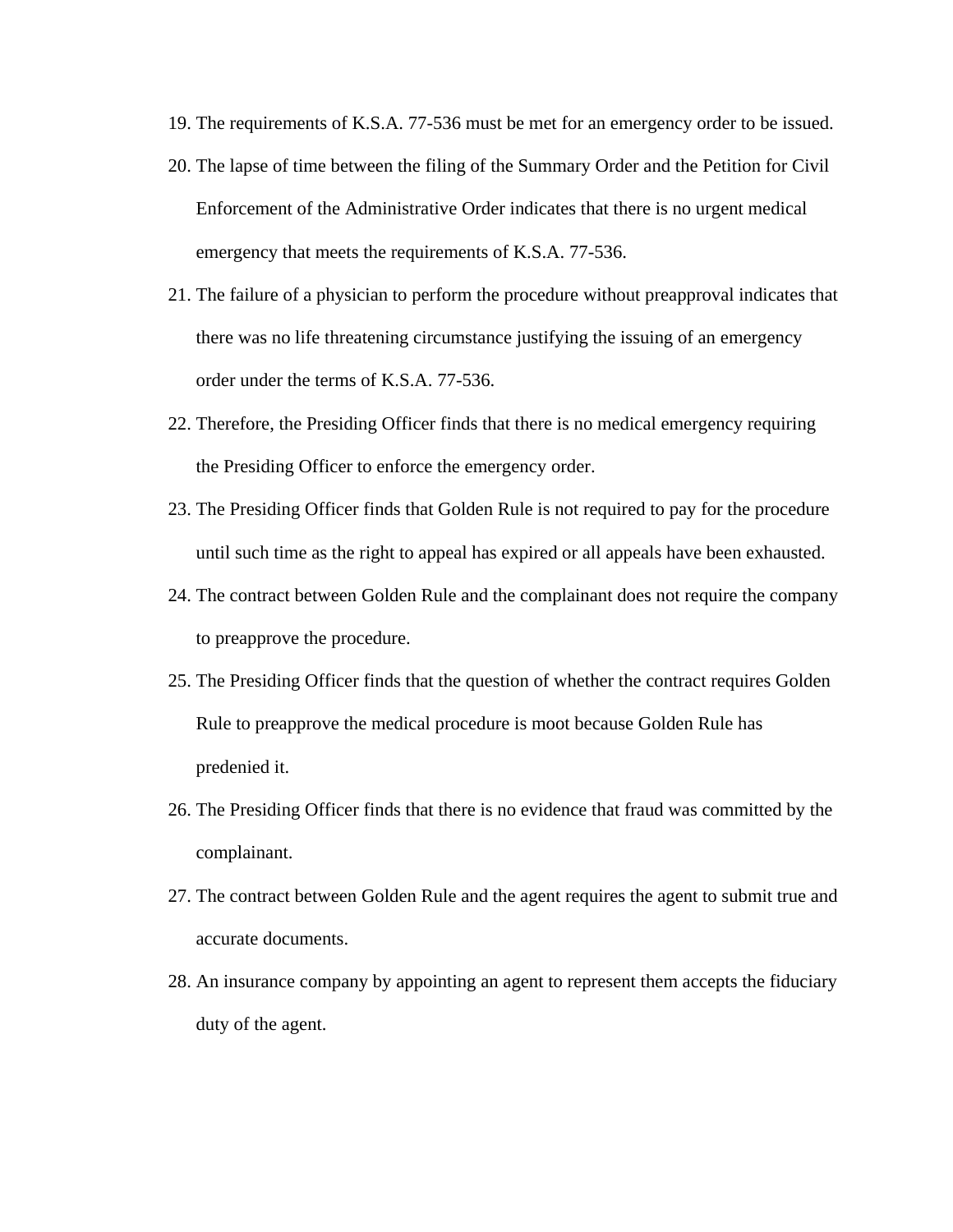- 29. No contract between the company and the agent can abrogate the company's responsibility to the insured.
- 30. In Kansas, the actions of agents bind their insurance companies.
- 31. Golden Rule is obligated by its contract with the complainant to pay for the procedure in question and to continue to cover the complainant for other medical services as provided in the contract.
- 32. Golden Rule has refused to pay a claim without conducting a reasonable investigation based upon all available information in violation of K.S.A. 40-2404  $(9)(d)$ .
- 33. Golden Rule has not attempted in good faith to effectuate a prompt, fair and equitable settlement of the claim when the claim became reasonably clear in violation of K.S.A. 40-2404(9)(f).
- 34. Golden Rule has not violated K.S.A. 40-2404(9)(i) and the Presiding Officer vacates the part of paragraph 12 of the Emergency Order that states that the Company did so.
- 35. Pursuant to K.S.A.40-24007(a)(3), the Presiding Officer orders Golden Rule to redress the complainant's injury by payment of money withheld for the procedure in question.

#### **Policy Reasons for the Rulings**

- 36. An emergency order is an extraordinary remedy that is authorized by K.S.A. 77-536.
- 37. Absent the showing that an immediate danger exists, Respondent is entitled to due process rights including but not limited to notice and a right to appear and present evidence before any order is entered.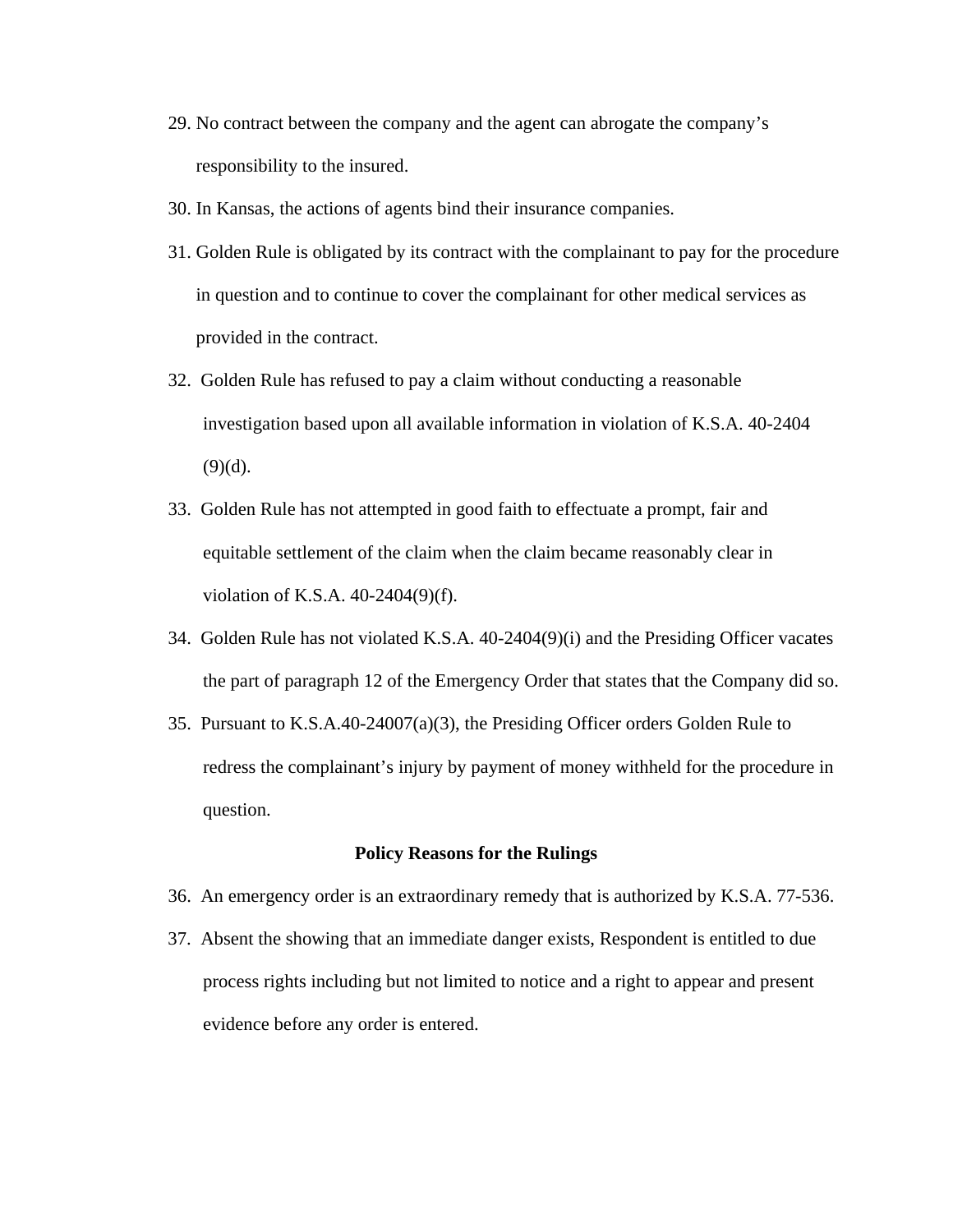- 38. Consumers are entitled to rely on the representations of an agent who has been appointed by a company and who appears to be informed about the company policies. Consumers are generally ignorant of the nature of health insurance and should be assisted properly by the agent.
- 39. Absent fraud by the consumer, companies are required to accept the representations of their appointed agents to prevent unjustified harm to consumers.

# **ORDERS**

Based on the above stated findings of fact, conclusions of fact, and policy reasons, the Presiding Officer orders and directs Golden Rule to redress the complainant's injury by payment of money withheld for the procedure in question and continue to cover the complainant for other medical services as provided in the contract.

 All other findings of fact, conclusions of law, and policy reasons stated by the Presiding Officer on the record on the  $28<sup>th</sup>$  day of May, 2009 are herein incorporated as if fully set forth in this Final Order.

# **IT IS SO ORDERED ON THIS \_\_3rd\_ DAY OF SEPTEMBER, 2009 IN THE CITY OF TOPEKA, COUNTY OF SHAWNEE, STATE OF KANSAS.**



 \_/s/ Robert M. Tomlinaon\_\_\_\_\_\_\_\_\_ Robert M. Tomlinson Assistant Commissioner of Insurance/Presiding Officer

Dated this \_3rd\_ day of \_\_\_Sept.\_\_, 2009.